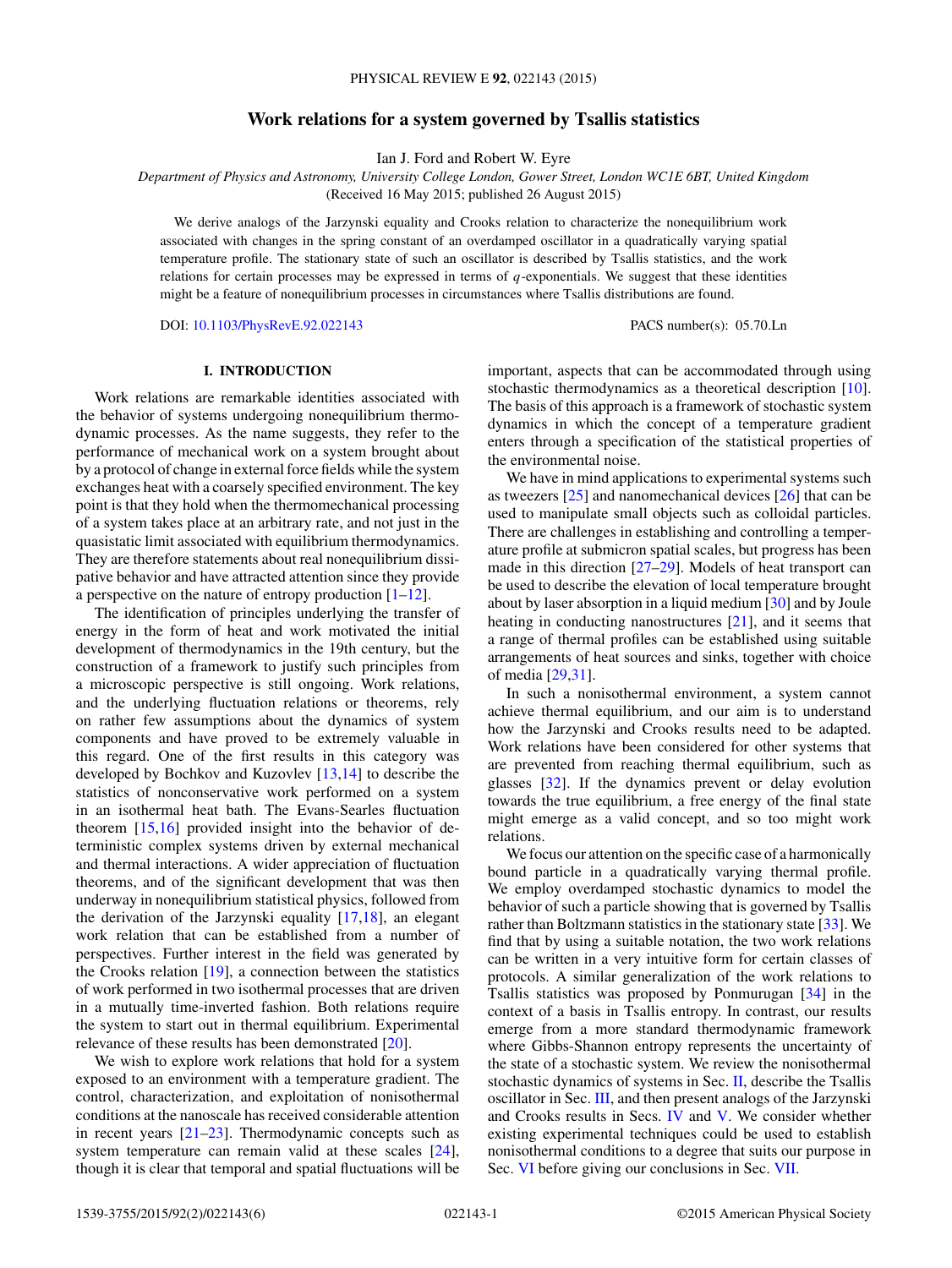# **II. DYNAMICAL FRAMEWORK**

<span id="page-1-0"></span>Dynamical approaches that do not introduce noise are available  $[1,2]$ , but a stochastic framework  $[35-37]$  has a number of intuitive and mathematical advantages [\[12\]](#page-5-0). We consider a system that is weakly coupled to a complex environment where the uncertainty in the interactions that take place between them as time passes is represented by a stochastic force in the system dynamics.

We focus attention on a particle that moves in one spatial dimension under the influence of a confining potential, a dissipative force proportional to the particle velocity and a stochastic force with a strength related to the local temperature of the environment but lacking autocorrelation. The dynamics in the overdamped limit are specified by

$$
\dot{x} = -\frac{1}{m\gamma} \frac{\partial \phi(x,t)}{\partial x} + \left(\frac{2k_B T_r(x)}{m\gamma}\right)^{1/2} \xi(t),\tag{1}
$$

where *x* is the particle position, *m* is its mass,  $\phi$  is the potential,  $\gamma$  is the friction coefficient,  $k_B$  is the Boltzmann constant, and  $T_r$  is the temperature of the environment. The noise  $\xi$ has statistical properties  $\langle \xi(t) \rangle = 0$  and  $\langle \xi(t) \xi(t') \rangle = \delta(t - t'),$ where the brackets denote an average over realizations. Equivalently we can express the dynamics using the following Ito-rules stochastic differential equation ¯

$$
dx = -\frac{\phi'}{m\gamma}dt + \left(\frac{2k_B T_r(x)}{m\gamma}\right)^{1/2}dW,\tag{2}
$$

where  $\phi' = \frac{\partial \phi}{\partial x}$  and  $dW$  is an increment in a Wiener process with  $\langle dW \rangle = 0$  and  $\langle (dW)^2 \rangle = dt$ .

The work performed on the system as it follows a trajectory (denoted  $\vec{x}$ ) in an interval  $0 \le t \le \tau$  is

$$
W[\vec{x}] = \int_0^{\tau} \frac{\partial \phi[x(t),t]}{\partial t} dt = \int_0^{\tau} \dot{W}[x(t),t] dt, \qquad (3)
$$

and for a constant environmental temperature  $T_r = T_0$  it can readily be demonstrated [\[12,17\]](#page-5-0) that

$$
\langle \exp(-W/k_B T_0) \rangle = \exp(-\Delta F/k_B T_0), \tag{4}
$$

where  $\Delta F = F(\phi^{\tau}) - F(\phi^0)$  is the difference in Helmholtz free energy, at temperature  $T_0$ , brought about by a change in the potential from  $\phi^0 = \phi(x,0)$  to  $\phi^{\tau} = \phi(x,\tau)$ . The brackets denote an expectation over all trajectories possible under the dynamics, and represent either a path integration  $\langle \cdot \rangle$  =  $\int d\vec{x}P[\vec{x}]$ (·) where P is a trajectory probability density, or the average  $\langle \cdot \rangle = \int dW p(W)(\cdot)$  where p is the probability density for the work done. Equation (4) is the celebrated Jarzynski equality, and it holds for an arbitrary work protocol as long as the system is initially in thermal equilibrium.

Under similar isothermal conditions and initial equilibrium, the Crooks relation

$$
p_F(W) = p_R(-W) \exp[(W - \Delta F)/k_B T_0]
$$
 (5)

can be derived, where the suffices *F* and *R* refer to processes that are time-inverted partners, in that the potential evolves over time in process *R* according to the reverse of the evolution in process *F*. The free energy difference in Eq. (5) refers to the outcome of the *F* process.

Our purpose is to derive analogs of Eqs.  $(4)$  and  $(5)$  for work processes that take place in a nonisothermal environment

in the limit of overdamped dynamics. The appropriate form of stochastic dynamics in these circumstances has recently received some attention [\[38,39\]](#page-5-0), particularly with regard to thermodynamic differences arising from the neglect of housekeeping entropy production in an overdamped treatment [\[40\]](#page-5-0). The key point we exploit is that with overdamped dynamics the entropy production in the stationary nonisothermal state vanishes, such that it takes on something of the character of an equilibrium state, and this analogy allows us to construct an effective free energy change associated with a process and hence to derive work relations.

The approach we take is to recast the dynamics of Eq.  $(1)$ in an equivalent isothermal form

$$
\dot{y} = -\frac{1}{m\gamma} \frac{\partial \Phi(y, t)}{\partial y} + \left(\frac{2k_B T_0}{m\gamma}\right)^{1/2} \xi(t),\tag{6}
$$

in terms of a stochastic variable  $y(x)$  and an effective potential  $\Phi(y,t)$ , and to reinterpret the work relations that emerge in this representation. The mathematical reformulation is straightforward. Using Itō calculus we write

$$
dy = \left(-\frac{\phi'}{m\gamma}\frac{dy}{dx} + \frac{k_B T_r}{m\gamma}\frac{d^2 y}{dx^2}\right)dt + \frac{dy}{dx}\left(\frac{2k_B T_r}{m\gamma}\right)^{1/2}dW, \tag{7}
$$

and we choose  $y(x)$  such that  $dy/dx = (T_0/T_r)^{1/2}$  and

$$
\frac{d^2y}{dx^2} = -\frac{T_0^{1/2}T_r'}{2T_r^{3/2}},\tag{8}
$$

where  $T'_r = dT_r/dx$ , giving

$$
dy = \left(-\frac{\phi'}{m\gamma} - \frac{k_B T_r'}{2m\gamma}\right) \left(\frac{T_0}{T_r}\right)^{1/2} dt + \left(\frac{2k_B T_0}{m\gamma}\right)^{1/2} dW,\tag{9}
$$

so that the effective potential is

$$
\Phi(y,t) = \int_0^y dy \left(\phi' + \frac{1}{2}k_B T'_r\right) \left(\frac{T_0}{T_r}\right)^{1/2} \n= \int_0^{x(y)} dx \left(\phi' + \frac{1}{2}k_B T'_r\right) \left(\frac{T_0}{T_r}\right).
$$
\n(10)

The effective isothermal work performed in this reformulation is

$$
W_{\text{eff}}[\vec{\mathbf{y}}] = \int_0^{\tau} dt \frac{\partial \Phi[\mathbf{y}(t), t]}{\partial t}, \qquad (11)
$$

while the effective free energy change is  $\Delta F_{\text{eff}} = F(\Phi^{\tau})$  – *F*( $\Phi^0$ ), with  $\Phi^{\tau} = \Phi(y, \tau)$  and  $\Phi^0 = \Phi(y, 0)$ . The Jarzynski equality is

$$
\int d\vec{y} \mathcal{P}[\vec{y}] \exp(-W_{\text{eff}}[\vec{y}]/k_B T_0) = \exp(-\Delta F_{\text{eff}}/k_B T_0), (12)
$$

and all that remains is to cast the left-hand side as an expectation  $\int d\vec{x} \mathcal{P}[\vec{x}] \exp(-\mathcal{F}[W])$  in terms of a functional  $\mathcal F$  of the rate of performance of work  $W(x,t)$ .

### **III. TSALLIS OSCILLATOR**

We illustrate how Eq. (12) can be interpreted for a model of one-dimensional (1D) particle motion in a harmonic confining potential and a temperature profile that varies quadratically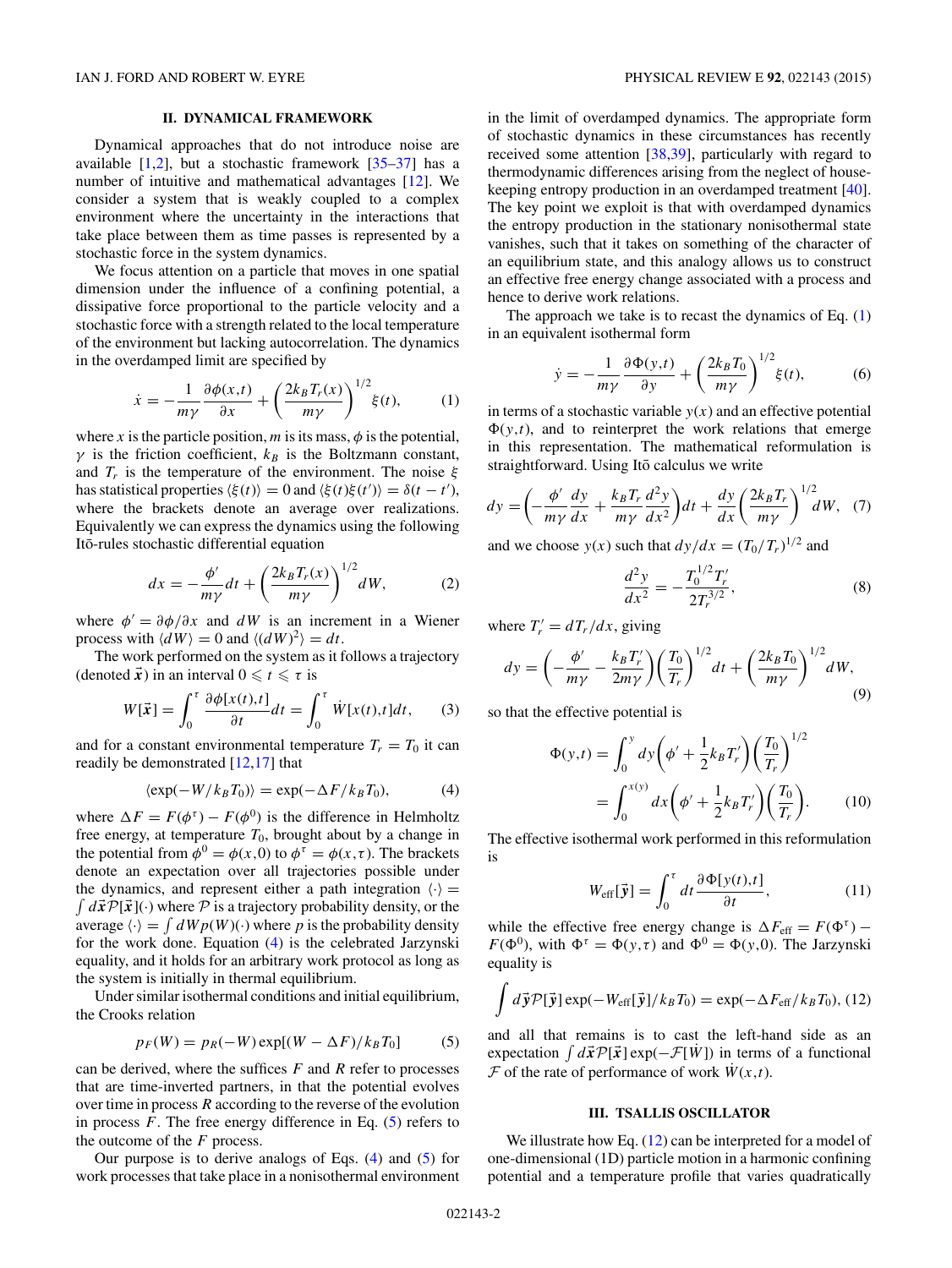<span id="page-2-0"></span>with position measured from the center of the potential. We consider  $\phi(x,t) = \phi_{\kappa} = \kappa(t)x^2/2$  and

$$
T_r(x) = T_0 \bigg( 1 + \frac{\kappa_T x^2}{2k_B T_0} \bigg),
$$
 (13)

where  $\kappa_T$  is a parameter with the same dimensions as the spring constant *κ*. This system is of interest since the Fokker-Planck equation for the pdf  $P(x,t)$  corresponding to the dynamics of Eq.  $(1)$  is

$$
\frac{\partial P}{\partial t} = \frac{\partial}{\partial x} \left( \frac{\kappa x}{m\gamma} P + \frac{k_B}{m\gamma} \frac{\partial (T_r P)}{\partial x} \right),\tag{14}
$$

for which the stationary solution is

$$
P_{\rm st}^{\kappa}(x) = \left[\frac{\kappa_T}{2\pi k_B T_0}\right]^{1/2} \frac{\Gamma(1 + \kappa/\kappa_T)}{\Gamma(\frac{1}{2} + \kappa/\kappa_T)} \left(1 + \frac{\kappa_T x^2}{2k_B T_0}\right)^{-\frac{\kappa}{\kappa_T} - 1},\tag{15}
$$

namely a Tsallis distribution, proportional to a *q*-exponential function defined by

$$
e_q(z) = [1 + (1 - q)z]^{1/(1-q)},\tag{16}
$$

here with  $q = (\kappa + 2\kappa_T)/(\kappa + \kappa_T)$  and  $z = -(\kappa +$  $\kappa_T$ ) $x^2/2k_BT_0$ . Such distributions have received attention because of the ubiquity of experimental data that take this form [\[33\]](#page-5-0). They contrast with the more usual Gaussian characteristic of equilibrium situations, which correspond to the limit  $q \to 1$ , or  $\kappa_T \to 0$  in this case. The work relations that we derive will refer to processes initiated when the system is in such a stationary state.

The effective potential  $\Phi(y,t) = \Phi_k(y)$  can be found in closed form for this model. We have

$$
\Phi_{\kappa}(y) = \int_0^{x(y)} dx \left(\kappa x + \frac{1}{2}\kappa_T x\right) \left(1 + \frac{\kappa_T x^2}{2k_B T_0}\right)^{-1}
$$

$$
= \left(\kappa + \frac{1}{2}\kappa_T\right) \frac{k_B T_0}{\kappa_T} \ln\left(1 + \frac{\kappa_T x^2}{2k_B T_0}\right). \tag{17}
$$

From this we can write

$$
W_{\rm eff} = \int_0^{\tau} dt \kappa \frac{k_B T_0}{\kappa_T} \ln\left(1 + \frac{\kappa_T x^2}{2k_B T_0}\right),\tag{18}
$$

so that the functional that appears in the Jarzynski equality is

$$
\mathcal{F}[\dot{W}] = \int_0^{\tau} dt \dot{W} \frac{2}{\kappa_T x^2} \ln\left(1 + \frac{\kappa_T x^2}{2k_B T_0}\right),\qquad(19)
$$

using  $\dot{W} = \dot{\kappa} x^2/2$ . This becomes clearer to interpret when written in the form

$$
\mathcal{F}[\dot{W}] = \int_0^{\tau} dt \frac{\dot{W}}{k_B T_0} \left[ \frac{T_0}{(T_r - T_0)} \ln \left( \frac{T_r}{T_0} \right) \right].
$$
 (20)

The factor in square brackets is unity for an isothermal bath, which can be demonstrated by writing  $T_r = T_0 + \epsilon(x)$ , such that for small  $\epsilon$  we have  $[T_0/(T_r - T_0)] \ln(T_r/T_0) \approx$  $(T_0/\epsilon)[\epsilon/T_0 + O(\epsilon^2)] = 1 + O(\epsilon)$  after which we take  $\epsilon \to$ 0, and the factor is less than or equal to unity for nonisothermal conditions. For an isothermal bath we would write  $\mathcal{F} =$  $W/k_BT_0$ .

For a given  $x(t)$ , the functional  $\mathcal F$  of the associated work rate can be determined and  $\langle \exp(-\mathcal{F}) \rangle$  set equal to

$$
\exp[-F(\Phi_{\kappa(t)}) - F(\Phi_{\kappa(0)})] / k_B T_0] \propto \int dy \exp[-\Phi_{\kappa}(y) / k_B T_0]
$$
  
\n
$$
= \int dy \{ \cosh[(\kappa_T/2k_B T_0)^{1/2} y] \}^{-2\kappa/\kappa_T - 1}
$$
  
\n
$$
= \pi^{1/2} \frac{\Gamma(\frac{1}{2} + \kappa/\kappa_T)}{\Gamma(1 + \kappa/\kappa_T)},
$$
\n(21)

 $\lceil F(\phi_0) \rceil - F(\phi_0) \rceil / k$   $\lceil T \rceil$  with

noting that  $x = (2k_B T_0 / \kappa_T)^{1/2} \sinh[(\kappa_T / 2k_B T_0)^{1/2} y]$  so that  $\Phi_{\kappa}(y)/k_BT_0 = [2\kappa/\kappa_T + 1] \ln \cosh[(\kappa_T/2k_BT_0)^{1/2}y]$ . In short, the Jarzynski equality for this system is

$$
\left\langle \exp - \int_0^{\tau} dt \frac{\dot{W}}{k_B T_0} \left[ \frac{T_0}{(T_r - T_0)} \ln \left( \frac{T_r}{T_0} \right) \right] \right\rangle
$$
  
= 
$$
\frac{\Gamma\left[\frac{1}{2} + \kappa(\tau)/\kappa_T\right]}{\Gamma[1 + \kappa(\tau)/\kappa_T]} \frac{\Gamma[1 + \kappa(0)/\kappa_T]}{\Gamma\left[\frac{1}{2} + \kappa(0)/\kappa_T\right]}.
$$
 (22)

#### **IV. JARZYNSKI EQUALITY FOR MULTISTEP PROCESSES**

We focus our attention on work processes consisting of a set of *N* abrupt changes in the spring constant, i.e., shifts  $\kappa_{i-1} \rightarrow \kappa_i$  at times  $t = t_i$  for  $i = 1$  to *N*, with  $\kappa_0 = \kappa(0)$  and  $\kappa_N = \kappa(\tau)$ . The protocol of spring constant shifts is illustrated in Fig. 1 together with a representation of a stochastic trajectory  $x(t)$  in the presence of a background temperature profile  $T_r(x)$ . Tsallis distributions  $P_{\text{st}}^{\kappa}$  associated with stationary states at the beginning and end of the period are also shown: the system begins in a stationary state, but it need not end the process in such a condition. Note that a form of ergodic consistency holds here in the sense that the probability density is nowhere zero during the evolution: the stochastic dynamics can take the system from any initial position to any final position.

For such a multistep process the functional  $\mathcal F$  becomes

$$
\mathcal{F}(\{\kappa_i\}, \{x_i\}) = \sum_{i=1}^{N} \frac{(\kappa_i - \kappa_{i-1})}{\kappa_T} \ln\left(1 + \frac{\kappa_T x_i^2}{2k_B T_0}\right),\qquad(23)
$$



FIG. 1. (Color online) Illustration of a particle trajectory  $x(t)$ in a nonisothermal environment (indicated by background color) as the spring constant changes in a sequence of steps. The initial distribution of positions takes the stationary Tsallis form  $P_{\rm st}^{k(0)}$ . At time  $\tau$  the distribution need not take the stationary form  $P_{\text{st}}^{\kappa(\tau)}$ , shown for comparison.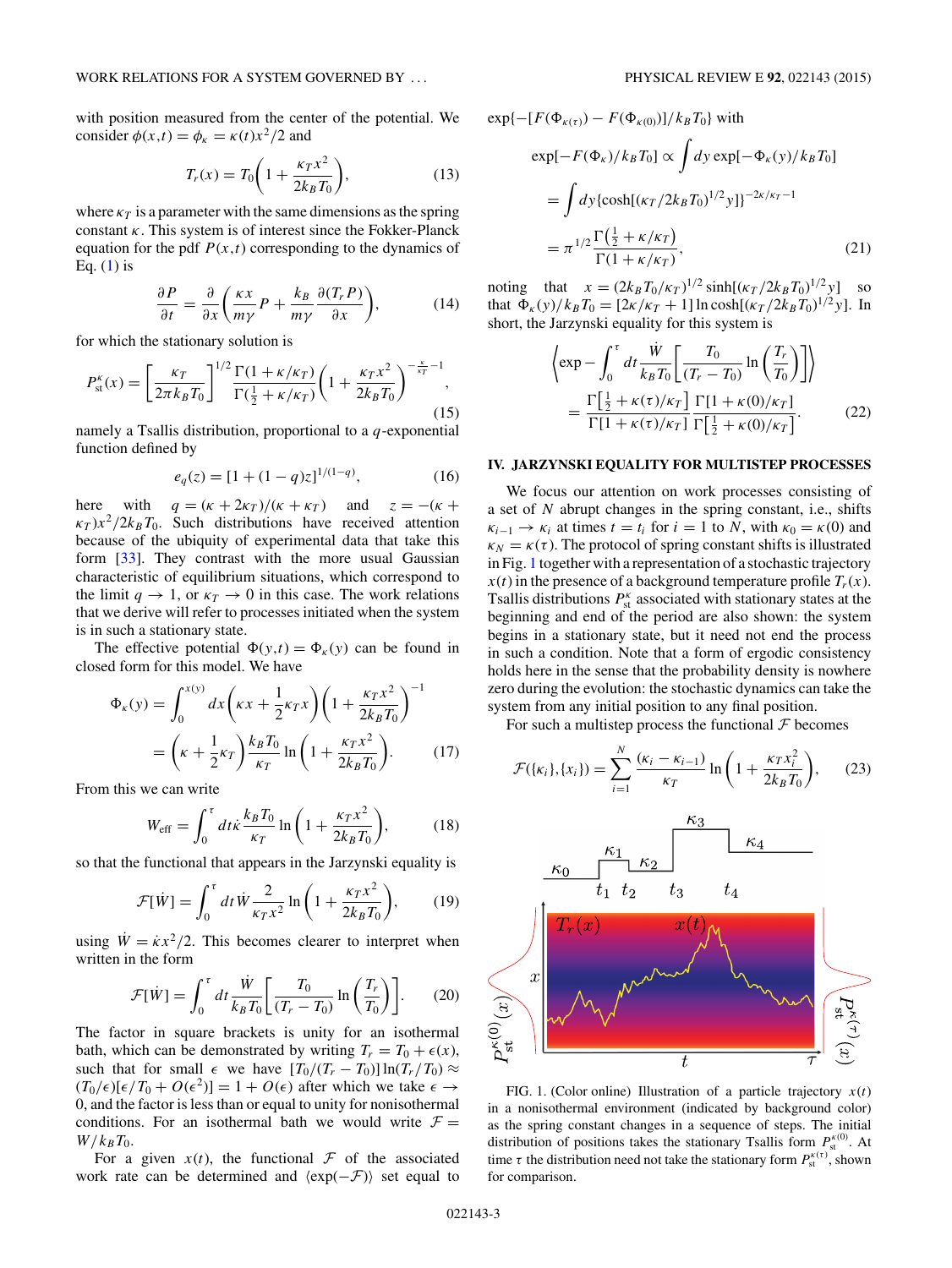<span id="page-3-0"></span>TABLE I. Demonstration of the Jarzynski equality for the Tsallis oscillator for a range of work processes consisting of a step up and down in spring constant (from  $\kappa_0$  to  $\kappa_1$  and back again) separated by a period  $\tau = 4$ , with a variety of spatial temperature profiles specified by  $\kappa_T$ , in each case starting from a Tsallis distribution of position characterized by *q*, with  $m = \gamma = k_B = T_0 = \kappa_0 = 1$ . Results are based on 1000 numerical realizations for each set of parameters, using a time step of  $10^{-5}$ . Errors in the mean are obtained assuming each realization is an independent sample. The left-hand side (LHS) of Eq. (25) is expected to equal unity.

| $\kappa_1/\kappa_0$ | $\kappa_T/\kappa_0$ | q    | LHS of Eq. $(25)$   |
|---------------------|---------------------|------|---------------------|
| 1.01                | 1.005               | 1.5  | $1.0000 \pm 0.0001$ |
| 1.05                | 1.025               | 1.49 | $1.000 \pm 0.0011$  |
| 1.10                | 1.05                | 1.49 | $1.000 \pm 0.0017$  |
| 1.20                | 1.10                | 1.48 | $1.000 \pm 0.0021$  |
| 1.40                | 1.20                | 1.46 | $1.001 \pm 0.0072$  |
| 1.75                | 1.375               | 1.44 | $1.00 \pm 0.012$    |
| 2.0                 | 1.0                 | 1.33 | $1.00 \pm 0.025$    |
| 4.0                 | 2.5                 | 1.38 | $1.00 \pm 0.085$    |
| 6.0                 | 3.5                 | 1.37 | $1.0 \pm 0.12$      |

where  $x_i = x(t_i)$ . Hence

$$
\exp(-\mathcal{F}) = \prod_{i=1}^{N} \left( 1 + \frac{\kappa_T x_i^2}{2k_B T_0} \right)^{-(\kappa_i - \kappa_{i-1})/\kappa_T} \n= \prod_{i=1}^{N} e_{q_i} \left( -\frac{(\kappa_i - \kappa_{i-1})x_i^2}{2k_B T_0} \right),
$$
\n(24)

where  $q_i = 1 + \frac{\kappa_T}{\kappa_i - \kappa_{i-1}}$ . This leads to the result

$$
\left\langle \prod_{i=1}^{N} e_{q_i} \left[ -\frac{\Delta W_i}{k_B T_0} \right] \right\rangle = \frac{\Gamma\left(\frac{1}{2} + \kappa_N/\kappa_T\right)}{\Gamma(1 + \kappa_N/\kappa_T)} \frac{\Gamma(1 + \kappa_0/\kappa_T)}{\Gamma\left(\frac{1}{2} + \kappa_0/\kappa_T\right)}, \quad (25)
$$

where  $\Delta W_i = (\kappa_i - \kappa_{i-1})x_i^2/2$  is the work associated with the *i*th step change in spring constant, such that the total work done is  $W = \sum_{i=1}^{N} \Delta W_i$ . The notation now makes very apparent the resemblance to the isothermal Jarzynski equality in Eq. [\(4\)](#page-1-0). The brackets here refer to averaging according to  $\langle \cdot \rangle = \int \prod_0^N (\cdot) dx_i p_T(x_0, x_1, \dots, x_N)$ , where  $x_0 = x(0)$  and  $p<sub>T</sub>$  is the probability that the dynamics generate a discrete trajectory  $\{x_i\}$ . If  $\kappa_T \to 0$  the *q*-exponentials tend towards ordinary exponentials and the  $\Gamma$  functions can be represented using Stirling's approximation such that the right-hand side of Eq. (25) reduces to  $(\kappa_0/\kappa_N)^{1/2}$ , as expected.

It is straightforward to verify the identity  $(25)$  in simple cases such as a process consisting of a step up from  $\kappa_0$  to  $\kappa_1$ at time  $t_1 = 0$  followed by a step back down to  $\kappa_2 = \kappa_0$  at  $t_2 = \tau$ . We select initial positions according to the stationary distribution  $P_{\text{st}}^{\kappa_0}(x_0)$  given in Eq. [\(15\)](#page-2-0) with a given  $\kappa_T$ , and solve the stochastic dynamics in Eq. [\(2\)](#page-1-0) numerically in order to evaluate  $x_1$  and  $x_2$  and hence  $\Delta W_1$  and  $\Delta W_2$ . The expectation of  $e_{q_1}(-\Delta W_1/k_BT_0)e_{q_2}(-\Delta W_2/k_BT_0)$  over a number of realizations can be shown to be consistent with unity, within statistical uncertainty, as indicated in Table I. An illustration of the distribution of  $\prod_{i=1}^{N} e_{q_i}(-\Delta W_i / k_B T_0)$  for a more complex cyclic process is shown in Fig. 2.



FIG. 2. (Color online) Distribution of values of  $Y =$  $\prod_{i=1}^{4} e_{q_i}(-\Delta W_i/k_B T_0)$  for a cyclic process with  $\kappa_0 = 1$ ,  $\kappa_1 = 1.5$ ,  $\kappa_2 = 2, \kappa_3 = 0.5$ , and  $\kappa_4 = 1$ , with  $t_2 - t_1 = t_3 - t_2 = t_4 - t_3 = 0.1$ , and  $m = \gamma = k_B = T_0 = \kappa_T = 1$ , obtained from 10<sup>5</sup> realizations with a time step of  $10^{-4}$ . The mean of the distribution is 0.999 with statistical uncertainty of 0.001, verifying the analog Jarzynski equality (25) for this process.

#### **V. CROOKS RELATION FOR A STEP PROCESS**

Our next task is to determine the analog of the Crooks relation for a Tsallis oscillator. The simplest demonstration involves an *F* process consisting of a step up in spring constant from  $\kappa_0$  to  $\kappa_1 \geq \kappa_0$  starting from a stationary state, such that the corresponding *R* process is the step down from  $\kappa_1$  to  $\kappa_0$ . It is straightforward to evaluate the statistics of work performed from the statistics of position prior to the step change. We write

$$
p_F(W) = P_{\rm st}^{\kappa_0}(x_0) \frac{dx_0}{dW},\tag{26}
$$

with  $W = (\kappa_1 - \kappa_0)x_0^2/2 \ge 0$  such that  $dx_0/dW = [2(\kappa_1 - \kappa_0)x_0^2]/2$  $k_0$ )*W*]<sup>-1/2</sup> and so with appropriate normalization we have

$$
p_F(W) = \left[\frac{\kappa_T}{\pi k_B T_0} \frac{1}{(\kappa_1 - \kappa_0)W}\right]^{1/2} \frac{\Gamma(1 + \kappa_0/\kappa_T)}{\Gamma(\frac{1}{2} + \kappa_0/\kappa_T)} \times e_{q_{0F}} \left(-\frac{(\kappa_0 + \kappa_T)W}{(\kappa_1 - \kappa_0)k_B T_0}\right) \Theta(W),\tag{27}
$$

with  $q_{0F} = (\kappa_0 + 2\kappa_T)/(\kappa_0 + \kappa_T)$  and where  $\Theta$  is the Heaviside function. Similarly we can determine the distribution of work  $W = (\kappa_0 - \kappa_1)x_0^2/2 \le 0$  for the reverse process starting from the stationary state with  $\kappa = \kappa_1$ :

$$
p_R(W) = \left[\frac{\kappa_T}{\pi k_B T_0} \frac{1}{(\kappa_0 - \kappa_1) W}\right]^{1/2} \frac{\Gamma(1 + \kappa_1/\kappa_T)}{\Gamma(\frac{1}{2} + \kappa_1/\kappa_T)} \times e_{q_{0R}} \left(-\frac{(\kappa_1 + \kappa_T) W}{(\kappa_0 - \kappa_1) k_B T_0}\right) \Theta(-W),\tag{28}
$$

with  $q_{0R} = (\kappa_1 + 2\kappa_T)/(\kappa_1 + \kappa_T)$ . These two distributions are illustrated for the case of  $\kappa_0/\kappa_T = 1$  and  $\kappa_1/\kappa_T = 2$  in Fig. [3.](#page-4-0)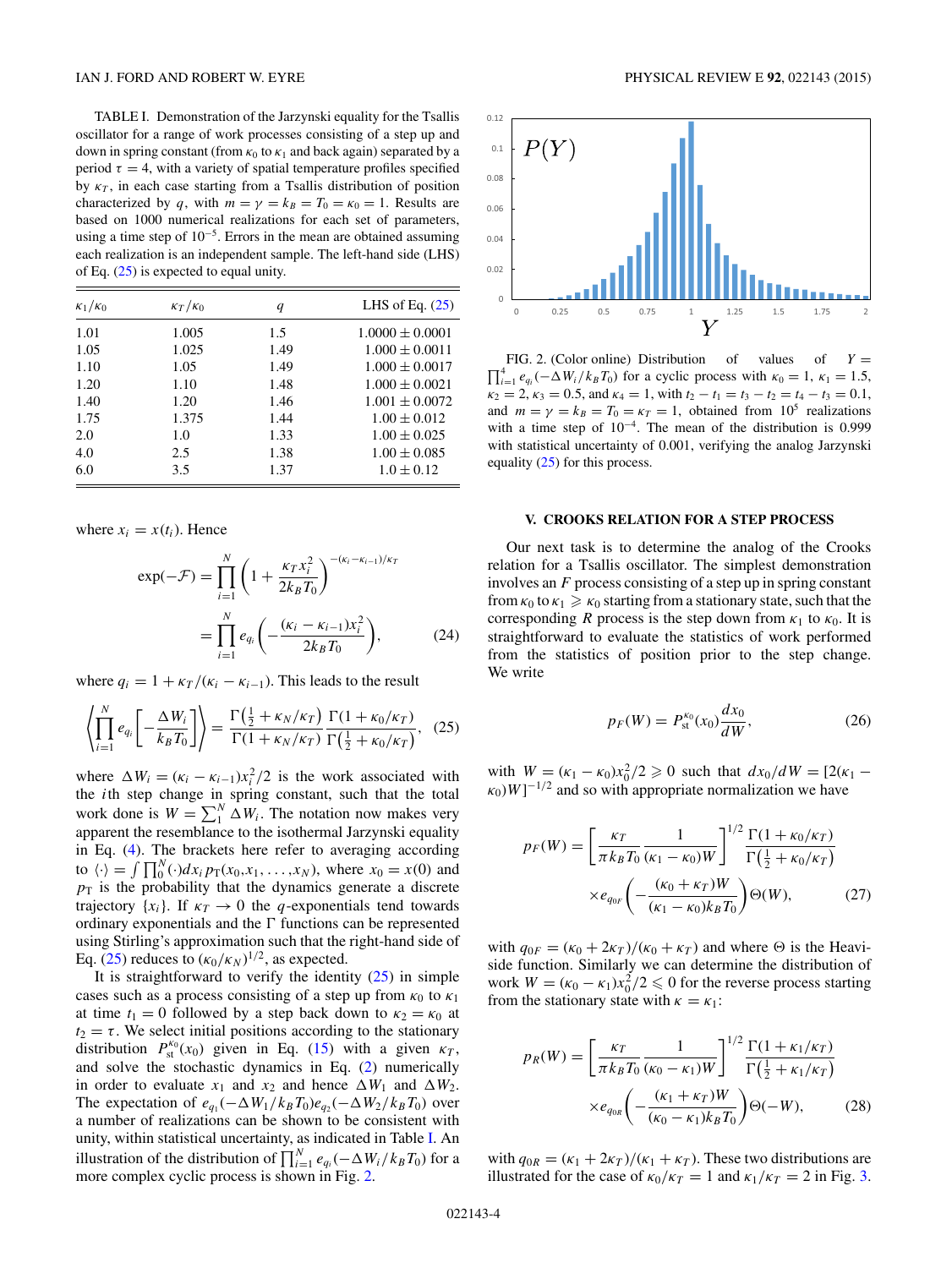<span id="page-4-0"></span>

FIG. 3. Probability distributions of work for process *F* consisting of a step up from  $\kappa_0 = \kappa_T$  to  $\kappa_1 = 2\kappa_T$  (positive values of *W*), and process *R* specified by a step down from  $\kappa_1$  to  $\kappa_0$  (negative values of *W*), both starting from a stationary state. The mean work for the *F* process is  $k_B T_0$  and for the *R* process it is  $-k_B T_0/3$ .

The analog Crooks relation is then

$$
\frac{p_F(W)}{p_R(-W)} = \frac{\Gamma(\frac{1}{2} + \kappa_1/\kappa_T)}{\Gamma(1 + \kappa_1/\kappa_T)} \frac{\Gamma(1 + \kappa_0/\kappa_T)}{\Gamma(\frac{1}{2} + \kappa_0/\kappa_T)} \times \left(1 + \frac{\kappa_T W}{(\kappa_1 - \kappa_0)k_B T_0}\right)^{-\frac{\kappa_0}{\kappa_T} - 1} \times \left(1 - \frac{\kappa_T W}{(\kappa_0 - \kappa_1)k_B T_0}\right)^{\frac{\kappa_1}{\kappa_T} + 1}, \quad (29)
$$

defined in this case for  $W \ge 0$ , which may be written in the form

$$
\frac{p_F(W)}{p_R(-W)} = \exp\{-[F(\Phi_{\kappa_1}) - F(\Phi_{\kappa_0})]/k_B T_0\}
$$

$$
\times \left(1 + \frac{\kappa_T W}{(\kappa_1 - \kappa_0)k_B T_0}\right)^{(\kappa_1 - \kappa_0)/\kappa_T}, \quad (30)
$$

and the final factor can be written as  $e_{qR}(W/k_BT_0)$  with  $q_R = 1 - \frac{\kappa_T}{(\kappa_1 - \kappa_0)}$  or  $[e_{q_F}(-W/k_B T_0)]^{-1}$  with  $q_F = 1 + \frac{\kappa_T}{(\kappa_1 - \kappa_0)}$  $\frac{\kappa_T}{\kappa_1 - \kappa_0}$ . Once again, the notation makes it quite apparent that the Crooks relation for the pair of processes under isothermal conditions, in the form of Eq. [\(5\)](#page-1-0), is recovered when  $q_{F,R} \to 1$  and  $\Phi_{\kappa} \to \phi_{\kappa}$  as  $\kappa_T \to 0$ .

We can further conclude from these distributions that the mean work performed in the *F* process  $\langle W \rangle_F =$  $\int W p_F(W) dW$  is given by  $(\kappa_1 - \kappa_0) k_B T_0 / (2\kappa_0 - \kappa_T)$ , as long as  $\kappa_0 \geq \frac{\kappa_T}{2}$ , and the mean work for the *R* process is  $-(\kappa_1 - \kappa_0)k_BT_0/(2\kappa_1 - \kappa_T)$ , assuming that  $\kappa_1 \geq \kappa_T/2$ . For a process consisting of a step up, the establishment of a stationary state, and a step down, the mean work would therefore be

$$
\langle W \rangle_F + \langle W \rangle_R = \frac{2(\kappa_1 - \kappa_0)^2 k_B T_0}{(2\kappa_0 - \kappa_T)(2\kappa_1 - \kappa_T)},\tag{31}
$$

which is never negative, and furthermore tends towards a known result [\[20\]](#page-5-0) for such a process in the isothermal limit as  $\kappa_T \rightarrow 0$ .



FIG. 4. (Color online) Verification of the analog Crooks relation Eq. (30) for a step up from  $\kappa_0 = \kappa_T$  to  $\kappa_1 = 2\kappa_T$  and a step down from  $\kappa_1$  to  $\kappa_0$ , based on 10<sup>6</sup> particle trajectories with a time step of  $10^{-4}$ , with  $m = \gamma = k_B = T_0 = \kappa_T = 1$ .

As an illustration of a possible experimental verification of the analog Crooks relation, we have generated trajectories according to Eq. [\(1\)](#page-1-0) for a step up from  $\kappa_0/\kappa_T = 1$  to  $\kappa_1/\kappa_T = 2$ , and the corresponding step down, both starting from the appropriate stationary state, in order to compute the work distributions. A plot of  $\ln_{q_R}[p_F(W/k_B T_0)/p_R(-W/k_B T_0) \exp\{[F(\Phi_{K_1}) F(\Phi_{\kappa_0})$ ]/ $k_B T_0$ } against *W*/ $k_B T_0$  should be a straight line with a gradient of unity, where  $\ln_q(z) = (z^{1-q} - 1)/(1-q)$  is the *q*-logarithm [\[33\]](#page-5-0). Such an outcome is apparent in Fig. 4.

## **VI. PRACTICAL CONSIDERATIONS**

The work relations will depart significantly from the form taken under isothermal conditions when  $\kappa_T / \kappa \sim 1$  and we should consider whether current methods for establishing a thermal profile in a particle trap can provide such circumstances. Spring constants for particle trapping with optical tweezers in a liquid medium are typically of the order of  $10^{-2}$ pN/nm  $[28,41]$  and if we adopt this value for  $\kappa_T$  in Eq. [\(13\)](#page-2-0), the thermal gradient  $\kappa_T x/k_B$  at a typical displacement of 10 nm from the trap center would be about 10 K*/*nm. This is not an unattainable gradient in a solid system [\[21,26\]](#page-5-0) but could pose experimental challenges for a fluid system.

In contrast, an approximately quadratic temperature profile over a spatial scale of microns with a peak thermal gradient of about 10 K/ $\mu$ m can be established by laser illumination of a patterned nanostructure immersed in a fluid medium [\[29\]](#page-5-0). A particle can be confined within such a profile by thermophoresis (thermal diffusion) [\[42\]](#page-5-0) or potentially by optical methods as well. Thermophoretic confinement provides much weaker trapping, with a spring constant of order 10<sup>−</sup><sup>5</sup> pN/nm. The effect is equivalent to the presence of a potential given in dimensionless form by  $\phi(x)/k_BT = S_T \Delta T_r(x)$ , where *T* is an effective constant ambient temperature and  $S_T$  is the Soret coefficient that compares the strength of thermal diffusion, in response to a temperature gradient, with that of ordinary diffusion down a density gradient. For a quadratic temperature profile the confinement is harmonic with an effective spring constant  $\kappa = TS_T \kappa_T$  and strongly nonisothermal conditions will therefore be established if  $TS_T \sim 1$ . Such a